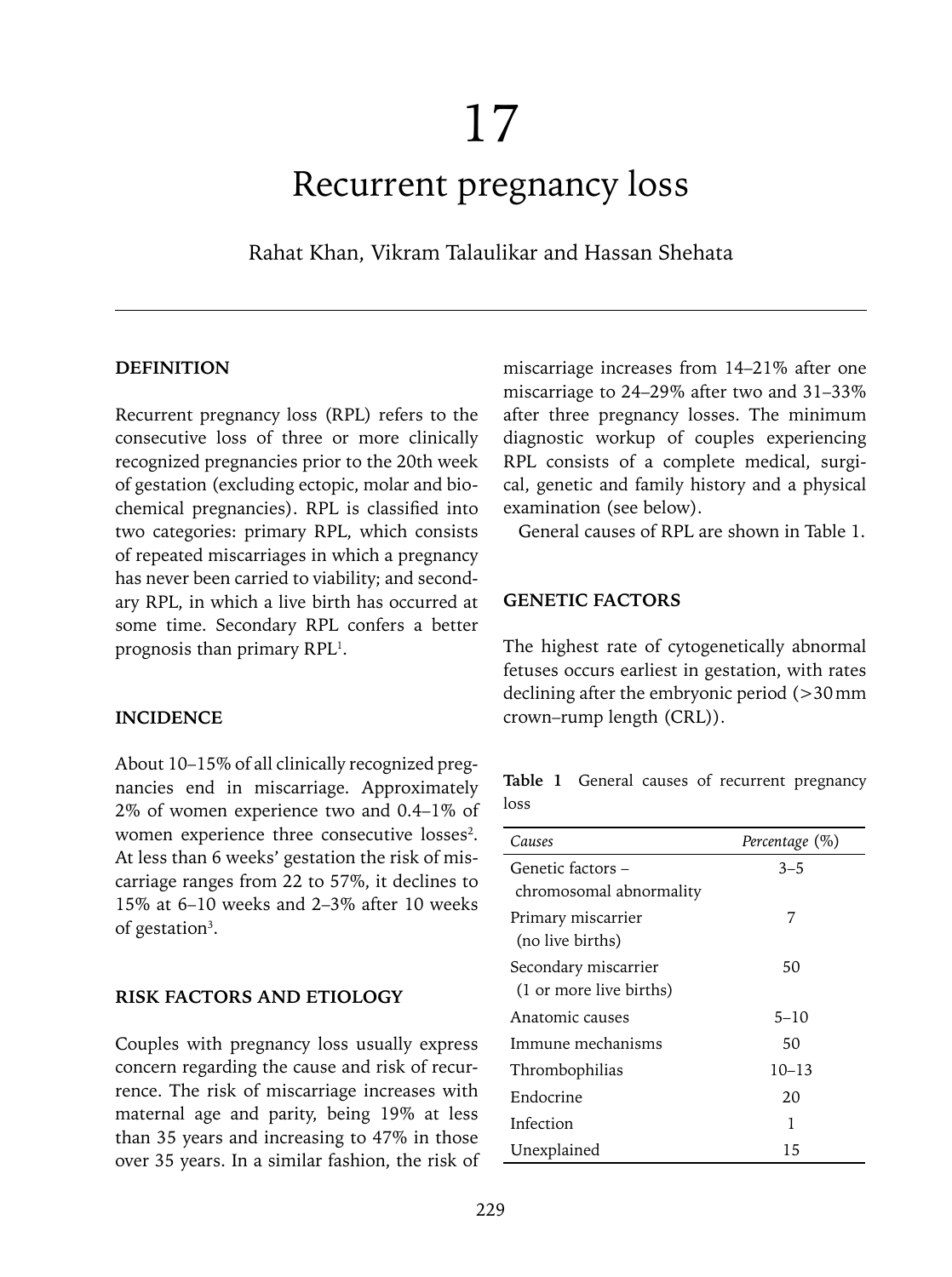## **Parental chromosomal abnormalities**

In approximately 3–5% of couples with RPL, one of the partners carries a balanced structural chromosomal anomaly (versus 0.7% of the general population), the most common being balanced reciprocal (60%) and Robertsonian (40%) translocations.

# **Aneuploidy**

The risk of aneuploidy (meiotic non-disjunction, polypoid from fertilization abnormalities) increases as the number of previous miscarriages increases.

# **Other**

Progesterone receptor gene polymorphism may play a role in RPL and is an active area of investigation<sup>4</sup>. Maternal diseases including sickle cell anemia, myotonic dystrophy, Marfan's syndrome, homocystinuria, factor VIII deficiency, dysfibrinogenemia and Ehler's Danlos syndrome are all associated with increased fetal loss.

# **Investigations and treatment**

Couples with a history of RPL should have peripheral blood karyotyping, and cytogenetic analysis of the products of conception should be performed if the next pregnancy fails.

Genetic counseling can provide the couple with a prognosis for future pregnancy, as well as offer familial chromosomal studies and appropriate preimplantation genetic diagnostic procedures in future pregnancies. In addition, the couple should be informed that they have a 40–50% chance of a healthy live birth in future untreated pregnancies following natural conception.

# **ANATOMIC CAUSES**

Acquired and congenital uterine abnormalities are responsible for  $10-15\%$  of RPL<sup>5</sup> and may be associated with fetal growth restriction and preterm delivery.

# **Uterine anomalies**

The most frequent uterine defects include septate, bicornuate and didelphic abnormalities. The septate uterus is most common and associated with the poorest reproductive outcome (miscarriage rate more than 60% in untreated cases)6,7. Other anatomic causes of RPL are diethylstilbestrol exposure related anomalies, Asherman's syndrome, leiomyomas and endometrial polyps. A primary endometrial receptor defect appears to be responsible for RPL in some patients.

# *Investigation and treatment*

Transvaginal ultrasound is useful for making a diagnosis of uterine anomalies<sup>8</sup>. Hysteroscopy is usually reserved for patients in whom intrauterine pathology is suspected and operative hysteroscopy is necessary. Transvaginal ultrasound assessment of the cervix during pregnancy may be useful in predicting preterm birth in cases of suspected cervical weakness. Magnetic resonance imaging (MRI) is useful for distinguishing between a septate and bicornuate uterus<sup>8</sup>.

# **Cervical incompetence**

No satisfactory objective test is available for cervical incompetence, and diagnosis is usually made on the basis of a history of late miscarriages, preceded by spontaneous rupture of membranes and painless cervical dilatation.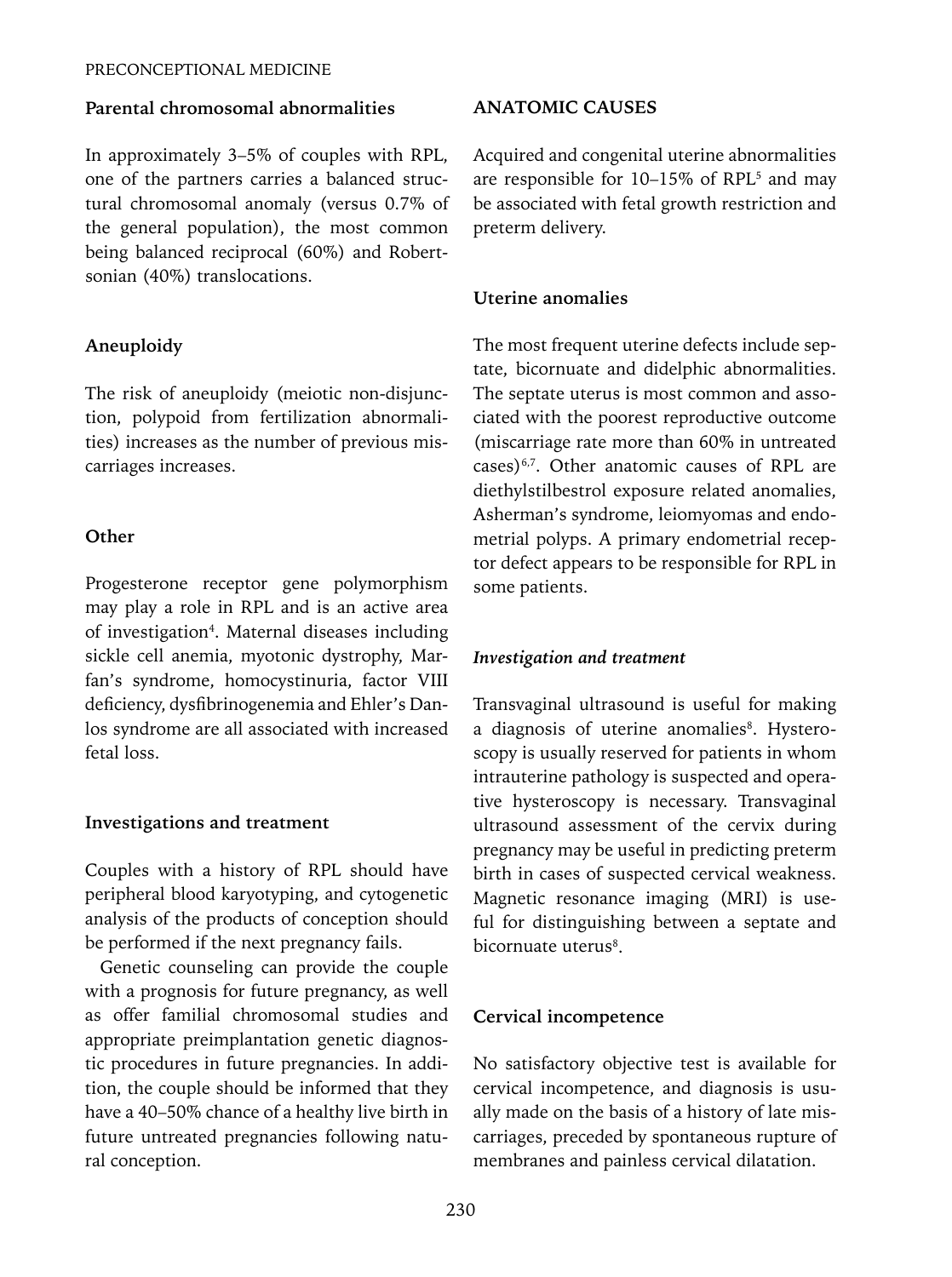#### *Investigation and treatment*

The Medical Research Council (MRC)/Royal College of Obstetricians and Gynaecologists (RCOG) trial of elective cervical cerclage reported a small decrease in preterm birth and delivery of very low birth weight babies, the benefit being most marked in women with three or more recurrent second trimester miscarriages<sup>9</sup>. However, no significant improvement in perinatal survival was present.

#### **IMMUNE MECHANISMS**

Both autoimmune and alloimmune mechanisms have been proposed as explanations for RPL.

#### **Antiphospholipid syndrome**

Antiphospholipid antibodies (aPL) are present in 15% of women with RPL and 33% of women with systemic lupus erythematosus (SLE)<sup>10</sup>. In women with RPL associated with untreated aPL, the live birth rate may be as low as 10%. Primary antiphospholipid syndrome (APS), which predominantly affects young women, refers to the association of aPL and adverse pregnancy outcome or vascular thrombosis. Adverse pregnancy outcomes include three or more consecutive miscarriages before 10 weeks' gestation; one or more morphologically normal fetal loss after 10 weeks' gestation; and one or more preterm birth before 34th week of gestation due to severe pre-eclampsia, eclampsia or placental insufficiency. When APS exists in chronic inflammatory disorders, such as SLE, it is referred to as secondary APS.

#### *Investigation*

To diagnose APS, it is mandatory that the patient have two positive tests at least 6 weeks

apart for either lupus anticoagulant or anticardiolipin antibodies (aCL) of IgG and/or IgM class present in medium or high titers. In detection of lupus anticoagulant, the dilute Russell's viper venom (dRVVT) test is more sensitive and specific than the kaolin clotting time (KCT) or activated partial thromboplastin time (aPTT).

#### *Treatment*

Currently, several well controlled studies show that future live birth is significantly improved from 50% to 80% when a combination therapy of low dose aspirin (75mg) plus heparin (5000U once or twice a day) is prescribed. A recent randomized trial reported a high success rate with aspirin alone but included women with low titers of aPL only<sup>11</sup>.

#### **Antithyroid antibodies**

Patients with treated thyroid dysfunction have no risk of increased miscarriage<sup>12</sup>. Although more women with RPL have antithyroid antibodies than in the general population, evidence that these antibodies actually cause pregnancy loss is lacking<sup>13</sup>.

#### *Investigation and treatment*

Because several studies report an increased rate of fetal loss in women with high serum thyroid peroxidase (TPO) antibody concentrations, we propose that it should be investigated in women with RPL.

Current data suggest that in women with RPL and thyroid antibodies, treatment with L-thyroxine and/or prednisolone should be considered, although further controlled studies are essential<sup>14</sup>.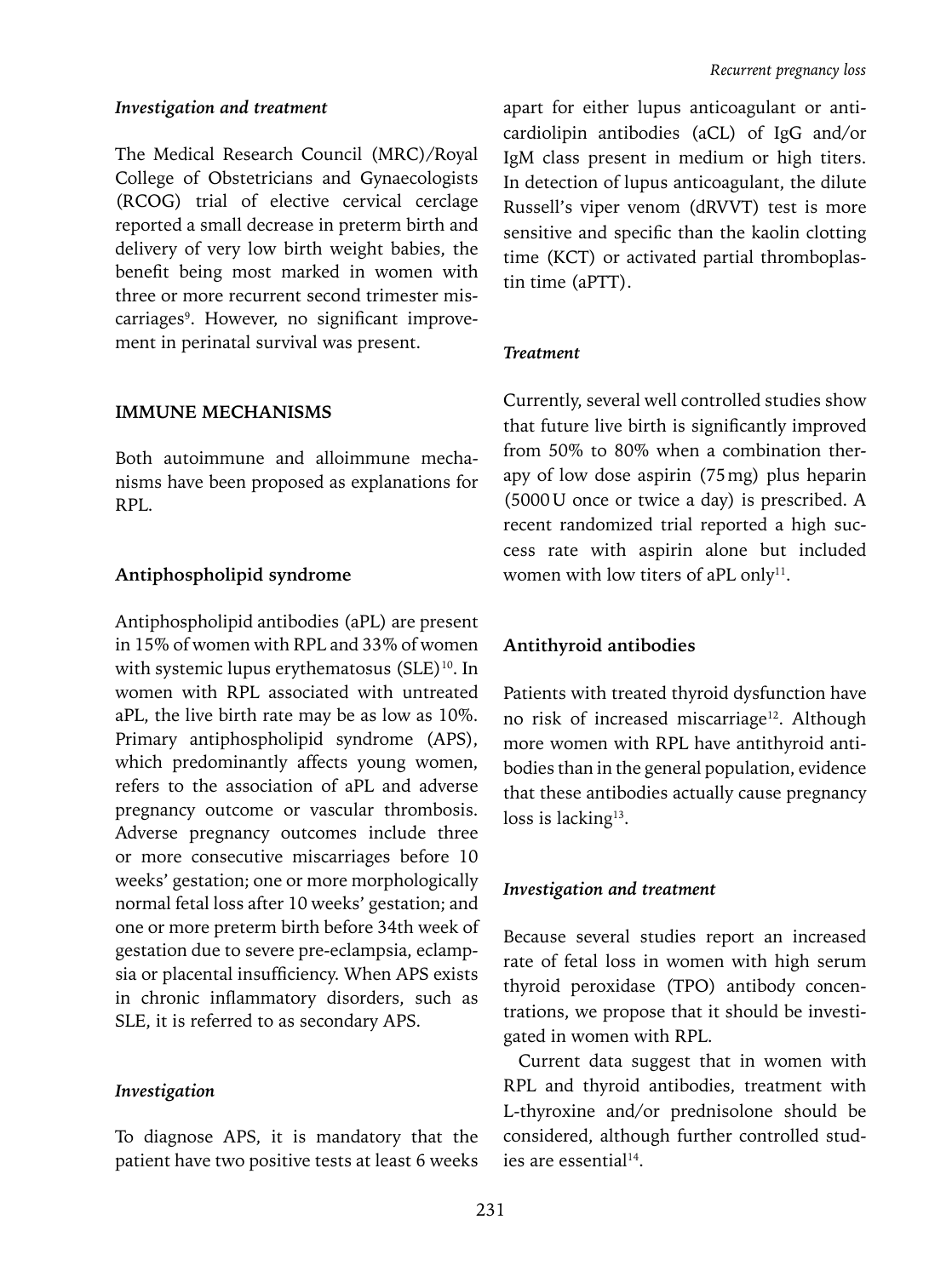#### **Antinuclear antibodies**

A connection exists between antinuclear antibodies (ANAs) and recurrent miscarriages, with a titer of over 1:40 causing concern.

#### *Investigation and treatment*

Measuring antinuclear and anti-dsDNA antibodies is not recommended as part of an evaluation of women with RPL.

Treatment with low dose prednisolone could be considered as a treatment modality in patients who have raised ANA, but further studies are needed.

#### **Alloimmune factors**

Allogeneic factors may cause RPL by a mechanism similar to that of graft rejection in transplant recipients. Human leukocyte antigen (HLA) sharing is a condition in which the normal process that allows for creation of maternal blocking antibodies in pregnancy is decreased. However, no clear evidence as yet proves an association between RPL and HLA incompatibility between couples.

#### **Cytokines and miscarriage**

Thomas Wegmann first proposed the immunotrophic hypothesis suggesting that a successful allo-pregnancy was a T helper 2 (Th2) phenomenon and demonstrating a Th2 cell cytokine profile response in normal pregnancy15,16. Since then a number of human and animal studies $17-20$  further confirm the Th2 cytokine predominance associated with a successful pregnancy, although some controversy exists $21,22$ . The apparently harmful Th1 cytokines, which can activate natural killer (NK) cells into lymphokine-activated killer (LAK) cells, include tumor necrosis factor (TNF)- $\alpha$ , interleukin (IL)-2, interferon (IFN)-γ, IL-12 and IL-18; the main Th2 type cytokines include IL-3, granulocyte macrophage colony stimulating factor (GM-CSF), CSF-1, IL-10 and transforming growth factor (TGF)- $\beta^{23,24}$ . A study published in 2008 demonstrated that women with a history of unexplained recurrent failed *in vitro* fertilization (IVF) treatment not only have a Th1 bias but also that this polarization is enhanced following hormonal manipulations that accompany IVF treatment<sup>25</sup>.

It is as yet unclear as to what should be the proportion of the Th1 cytokines at the fetomaternal surface to either damage or benefit any ongoing pregnancy<sup>26-28</sup>.

#### **Role of other markers/substrates**

In a study measuring serum concentrations of macrophage inhibitory cytokine (MIC)-1 in asymptomatic women at 6–13 weeks' gestation who subsequently miscarried or who had already miscarried, MIC-1 concentrations were a third of those in women who had ongoing pregnancies, an observation which suggested a possible predictive as well as therapeutic potential for MIC-129. Recurring miscarriages also have shown an association with elevated serum homocysteine concentrations in other  $studies<sup>30,31</sup>$ .

#### **Natural killer cells and miscarriage**

NK cells comprise about 10–15% of peripheral blood lymphocytes. Two distinct subsets of human NK cells are possible, depending on the cell surface density of the CD56 molecule. Approximately 90% of peripheral blood human NK cells are CD56dim and express high levels of FcγIII (CD16) as well as perforin. In contrast, a minority (approximately 10%) of NK cells are CD56bright and CD16dim. These CD16dim cells are the primary source of NK cell derived cytokines and thought to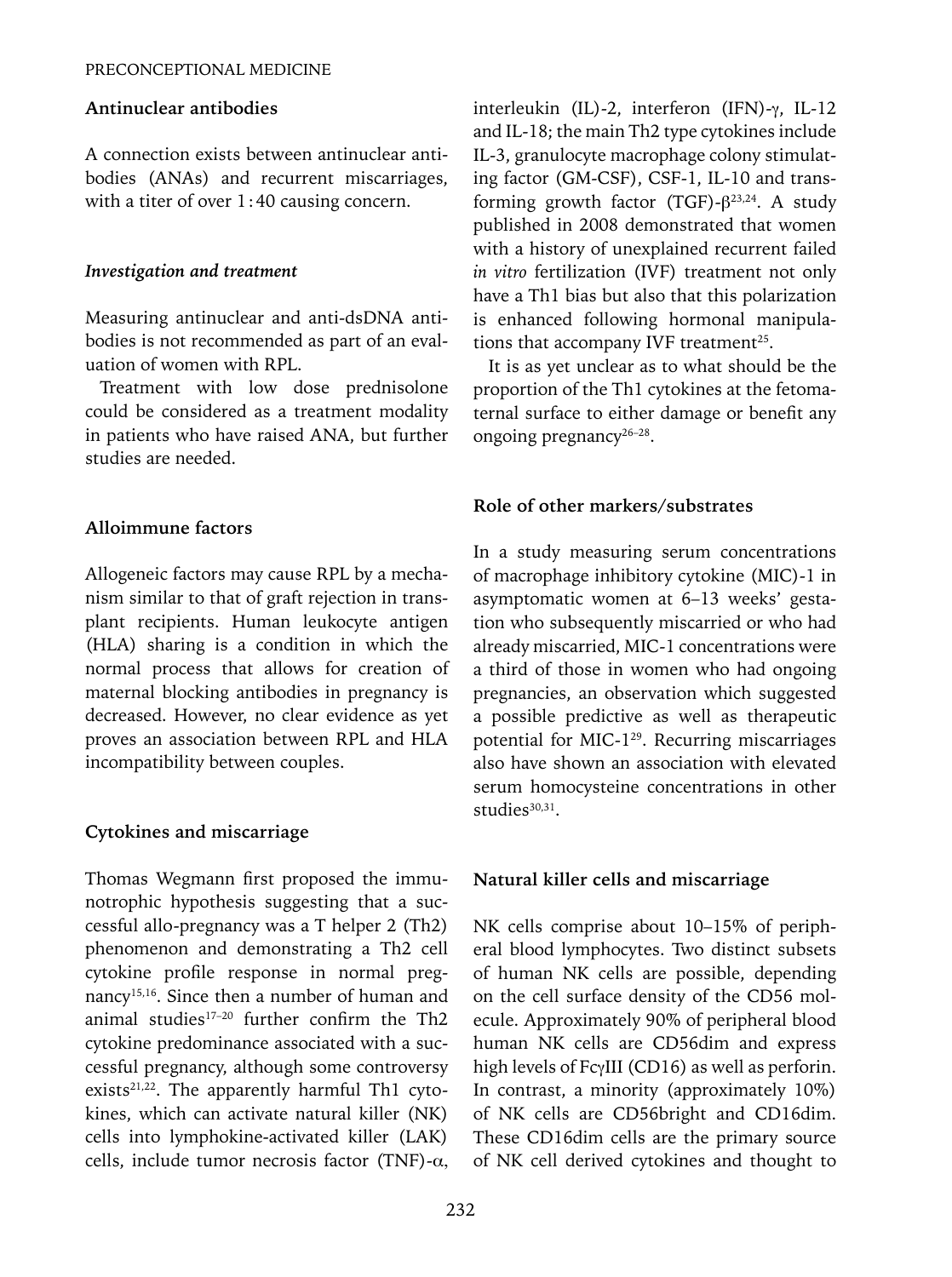be an important regulatory subset $32,33$ . In the uterus, the NK cells form the largest population of the leukocytes and are predominantly the CD56bright variety.

Studies suggest that uterine NK cell function in preimplantation endometrium is to promote angiogenesis, and thus provide a potential mechanism by which the increased endometrial uterine NK cell density causes miscarriage by the final common pathway of excessive oxidative stress<sup>34,35</sup>.

## *NK cell receptor expression*

An imbalance between inhibitory and activating receptor expression is present in women with implantation failures<sup>36</sup>. When compared with normal controls, CD158a and CD158b inhibitory receptor expression by CD56dim/ CD16+ and CD56bright/CD16− NK cells was significantly decreased, and CD161 activating receptor expression by CD56+/CD3+ NK cells was significantly increased in women with implantation failures<sup>35</sup>. In another study, infertile women had a significantly higher expression of NK cell activation markers of the  $CD69+$  type<sup>37</sup>.

# *NK cell cytotoxicity*

Aoki *et al*. reported increased preconceptional NK cell activity in women with unexplained RPL38, while other studies revealed that infertile women have higher levels of activated NK cells compared with control multiparous women and that women with elevated levels of activated NK cells have a poorer IVF treatment and pregnancy outcome<sup>39,40</sup>. In summary, despite a few contradictory studies<sup>41,42</sup> a significant amount of data points to increased peripheral or local NK cell activity contributing towards the pathogenesis of recurrent miscarriage.

## *NK cell numbers*

An abnormal increase in peripheral blood NK cell parameters (either in NK cell absolute values or in proportion (%) prior to conception or during early pregnancy) is associated with recurrent miscarriage and infertility with multiple implantation failures $40,43$ . Data suggest that there may be a significant difference in subpopulations among uterine NK cells, with a greater proportion of cells being CD56dim, which may have important functional implications. Some studies using CD57 monoclonal antibodies (mAb) demonstrated elevated NK cell populations in decidua<sup>44,45</sup>, whereas studies using CD56 failed to document change<sup>46,47</sup>.

# *Investigation*

Specific immunological testing should be conducted as a part of ongoing research in a specialized center. This includes NK cells (number and activation), MIC-1, Th1 and Th2 cytokines, HLA typing, mixed lymphocyte antibody tests and mixed lymphocyte culture reactions.

## *Treatment*

In the absence of strong data to prove the immune-endocrine nature of abnormalities in recurrent miscarriage, most of the clinical therapies used over the years have been of an empiric nature.

*Progesterone* In a subgroup analysis of three trials involving 91 women with recurrent miscarriages, progestogen treatment significantly decreased the miscarriage rate compared with placebo or no treatment<sup>48</sup>. Despite this the current RCOG Guideline No. 17 (published in 2003) states that there is insufficient evidence to evaluate the effect of progesterone or human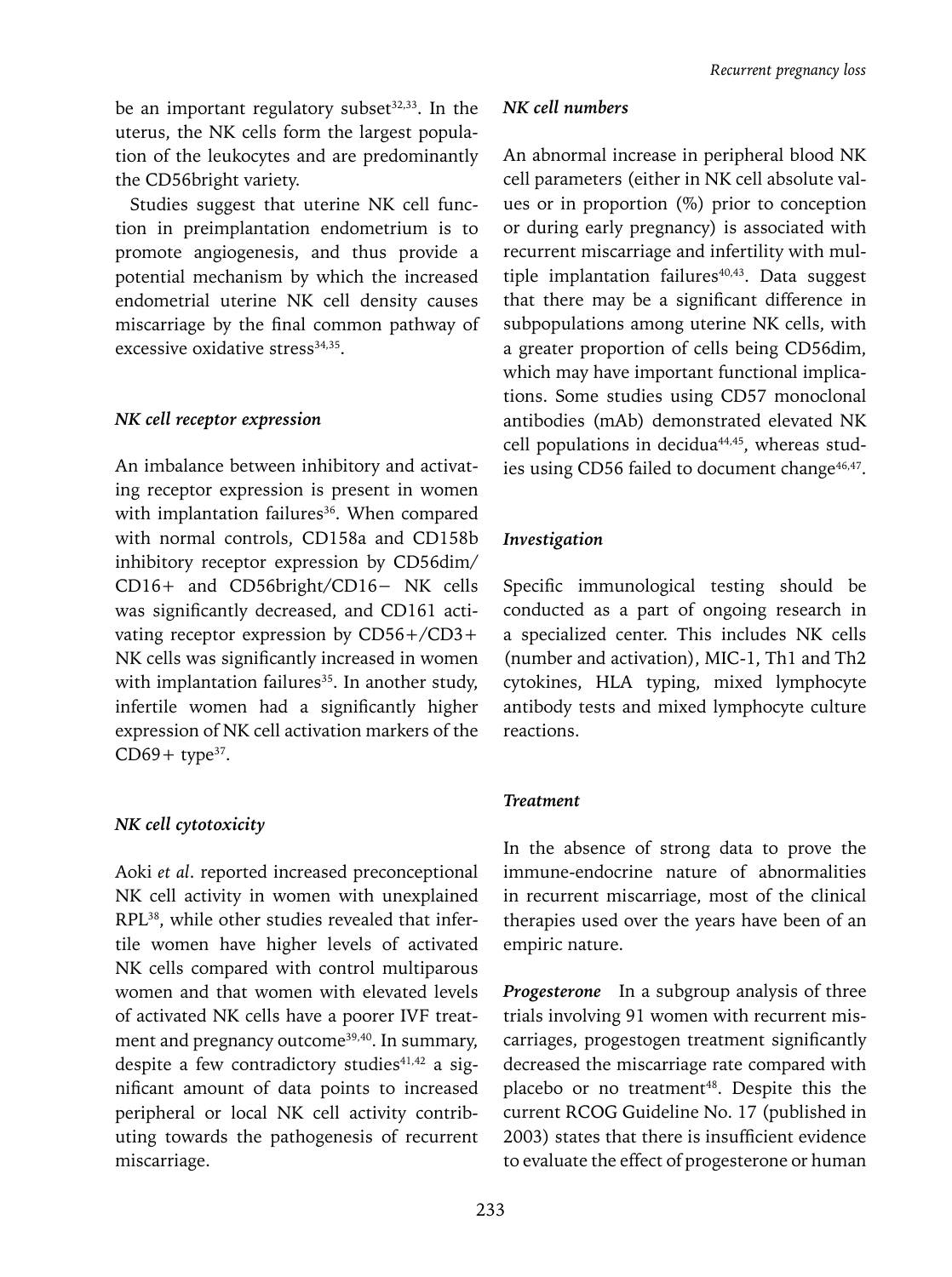chorionic gonadotropin supplementation in pregnancy to prevent a miscarriage<sup>49</sup>.

*Heparin* Heparin, in addition to its anticoagulant effects, suppresses NK cell cytotoxicity and antagonizes IFN-γ action by inhibiting its binding to the cell surface<sup>50</sup>.

**Prednisolone therapy** A recent study by Thum *et al.* demonstrated that prednisolone has a similar *in vitro* suppression effect on NK cell cytolytic capability to intravenous immunoglobulins (IV)51. In addition, Xu *et al*. showed that prednisolone had a suppressive effect on TNF- $\alpha$  (Th1 cytokine) production from placental tissue44. Furthermore, Quenby *et al*. 35 reported that prednisolone could suppress NK cell levels and reduce the miscarriage rate in women with a history of recurrent miscarriage.

*IV immunoglobulins* Women with a history of recurrent miscarriage have a higher level of NK cell cytotoxicity which can be suppressed by co-culture of the NK cells with immunoglobulin-G (IVIg)<sup>45</sup>. However, women who have elevated NK cell cytotoxicity and a history of recurrent miscarriage or recurrent failed implantation during IVF may have a better obstetric outcome if they have IVIg infusion during IVF treatment or early pregnancy<sup>52,53</sup>.

*TNF-*α *inhibitors, sildenafil and 1,25-dihydroxyvitamin D3* Winger *et al*. 54 used mAb directed against TNF- $\alpha$  along with IVIg to improve pregnancy rates in their IVF patients. Concerns about such use, however, relate in part to an increased risk of infectious diseases, especially tuberculosis.

Evans *et al*. 55 demonstrated that several components of vitamin D metabolism and signaling are strongly expressed in human uterine decidua from first trimester pregnancies, suggesting that locally produced 1,25-dihydroxyvitamin D3 may exert immunosuppressive effects during early stages of gestation.

A study in 2008 by Jerzak *et al*. 56, evaluating the effects of vaginal sildenafil on NK cell activity, suggested that NK cell activity was significantly decreased after vaginal sildenafil therapy in the study women.

# **THROMBOPHILIAS AND FIBRINOLYTIC FACTORS**

Retrospective studies have suggested an association between inherited thrombophilic defects, fetal loss and late pregnancy complications, with a presumed mechanism being defective placentation and microthrombi in the placental vasculature. Inherited thrombophilias include factor V Leiden, protein C and S deficiency, antithrombin III deficiency, activated prothrombin C resistance (APCR), methylene tetrahydrofolate reductase (MTHFR) C677T and G20210A prothrombin gene mutation. Acquired thrombophilia includes anticardiolipin antibodies and lupus anticoagulant.

In the absence of treatment, factor V Leiden is associated with an increased risk of miscarriage, compared with a normal factor V genotype. Factor V Leiden is carried by 5% of Caucasians, but is rarely found among Blacks. Other inherited thrombophilias are rare, and no conclusive studies have been conducted to prove their causality in RPL. Moreover, RPL has no significant association with plasminogen activator inhibitor-I4G/5G polymorphism or increased plasminogen activator inhibitor activity<sup>57</sup>. Procoagulant microparticles were shown to be associated with early and late unexplained pregnancy loss in one pilot study<sup>58</sup>.

## **Investigations and treatment**

A full inherited and acquired thrombophilia screen is recommended in women with RPL.

The general approach is to treat women with thrombophilia with a combination of low dose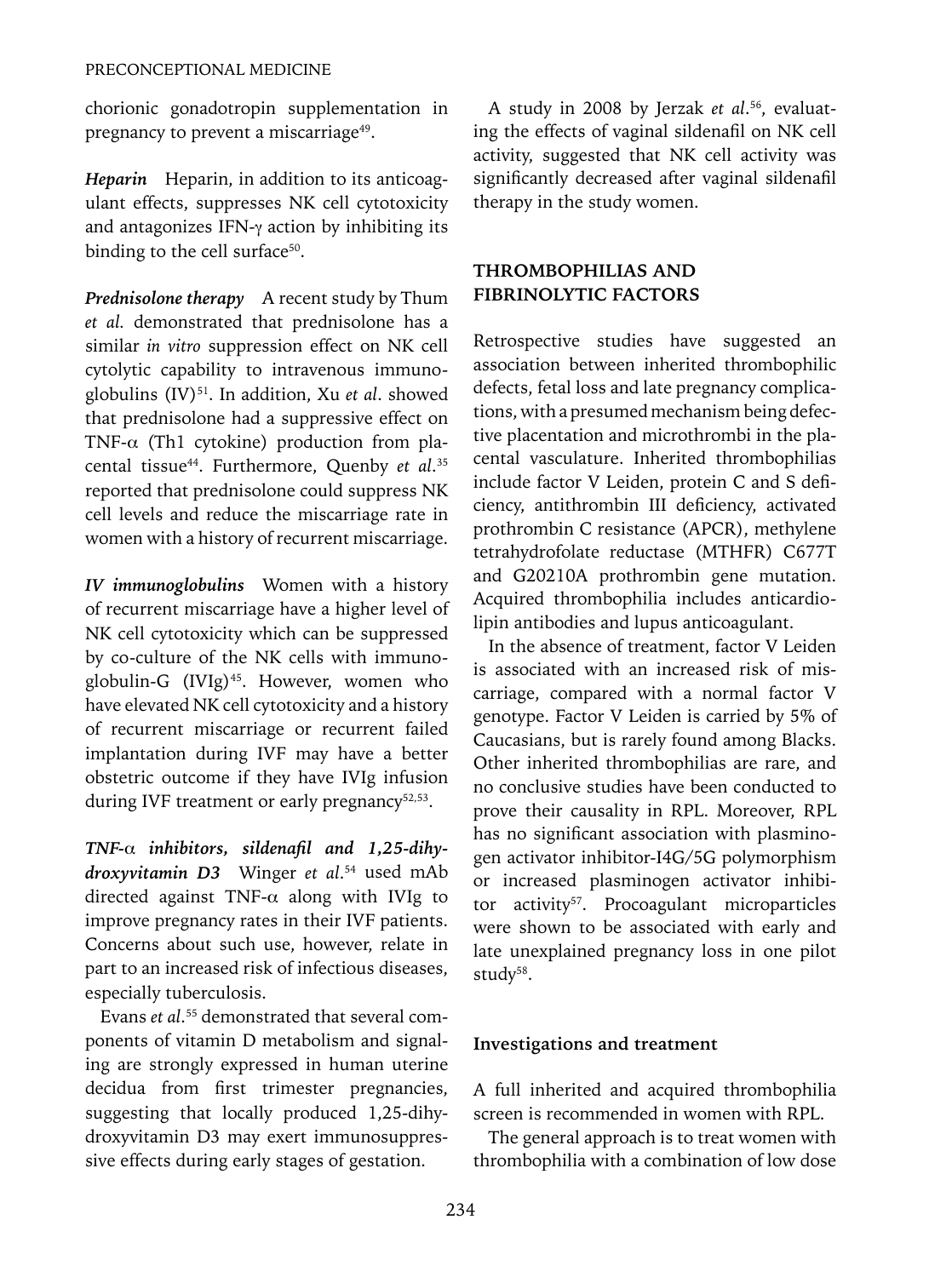aspirin and low molecular weight heparin. Therapy may need to be started before pregnancy occurs and continued to 6 weeks after birth (see also Chapter 9).

## **ENDOCRINE**

Endocrine factors may be responsible for 15–20% of RPL.

#### **Polycystic ovarian syndrome**

Women with polycystic ovarian syndrome (PCOS) have a miscarriage rate of 20–40% as compared to the general obstetric population (10–20%). This may be related to elevated serum luteinizing hormone (LH) levels, high testosterone and androstenedione concentrations, or insulin resistance<sup>59</sup>.

#### *Investigation and treatment*

Day 2–5 follicle stimulating hormone (FSH), LH, prolactin, sex hormone binding globulin, prolactin and transvaginal ultrasound are the recommended investigations in women with recurrent miscarriages.

Pre-pregnancy suppression of high LH by either clomiphene or metformin among ovulatory women with RPL and PCOS does not improve the live birth rate.

## **Luteal phase defect**

It is controversial as to whether such a defect exists and whether it is related to miscarriage.

## *Investigation and treatment*

Diagnosis of luteal phase defect based on endometrial biopsy is not predictive of fertility status, and single or multiple progesterone levels are not predictive of future pregnancy outcome<sup>60</sup>.

Treatment with progesterone supplementation does not have a beneficial effect on pregnancy outcome.

## **Diabetes**

Diabetic gravida with hemoglobin A1c levels in the first trimester of more than 8 are at increased risk of miscarriage and fetal malformations.

#### *Investigation and treatment*

Routine screening for diabetes with the oral glucose tolerance test in asymptomatic women with RPL should not be performed unless a random glucose value is elevated.

Diabetic women with RPL should be treated in a multidisciplinary joint diabetic clinic.

## **Hyperprolactinemia**

Normal circulating levels of prolactin may play an important role in maintaining pregnancy.

## *Investigation and treatment*

A study of 64 hyperprolactinemic women with RPL randomly assigned subjects to therapy with bromocriptine or no therapy $61$ . Treatment to lower prolactin concentrations was associated with a higher rate of successful pregnancy (86% versus 52%). Prolactin levels during early pregnancy were significantly greater in women who miscarried<sup>61</sup>.

## **Thyroid disease**

Poorly controlled thyroid disease (hypo- or hyperthyroidism) is associated with infertility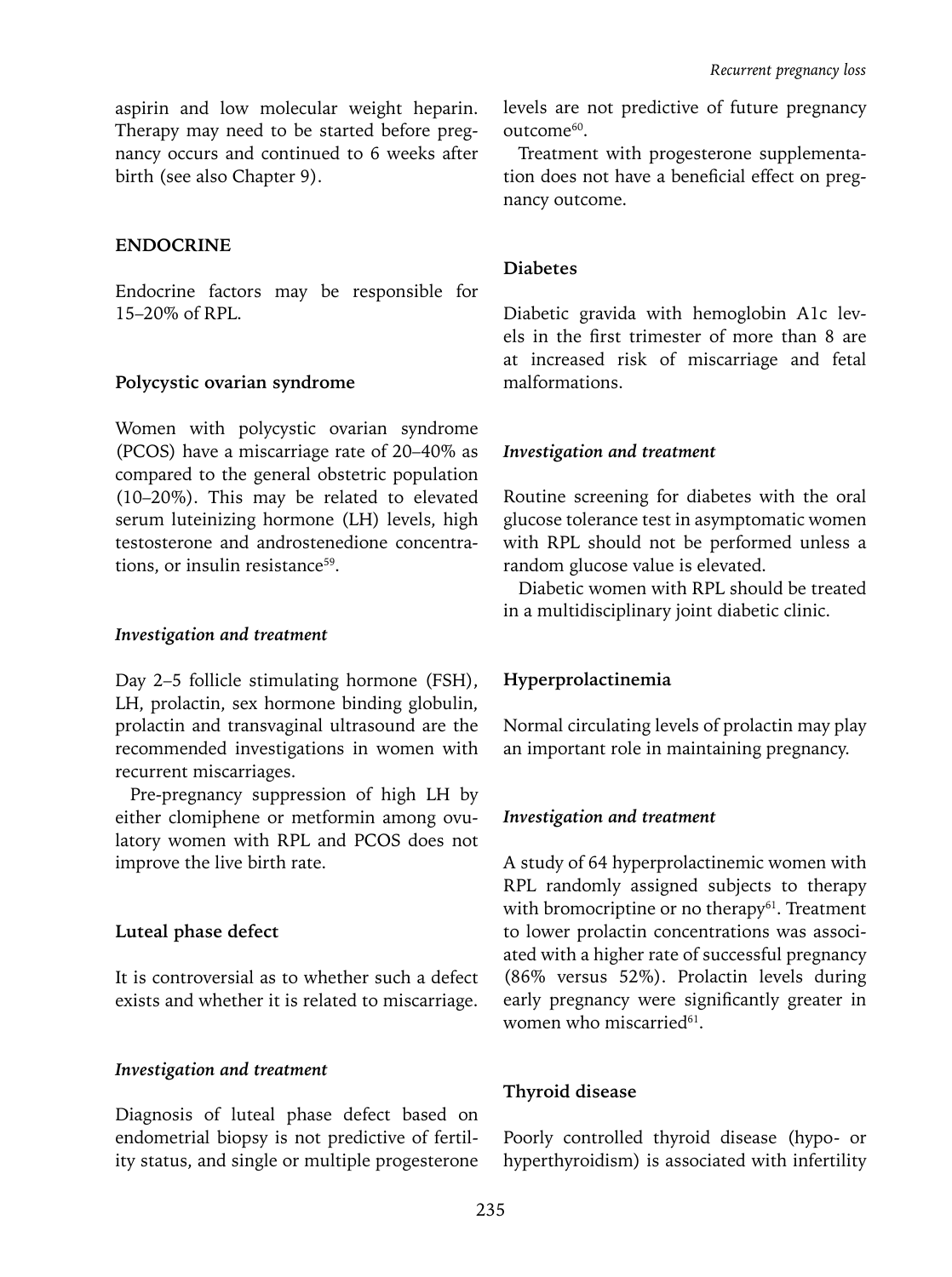and pregnancy loss. Excess thyroid hormone increases the risk of miscarriage<sup>62</sup>.

## *Investigation and treatment*

Routine screening for abnormal thyroid function tests should not be performed in asymptomatic women. Women with overt thyroid disease should be referred to a specialist.

# **INFECTION**

Some infections, including listeriosis, toxoplasmosis, cytomegalovirus and primary genital herpes, cause sporadic pregnancy loss, but no infectious agent has been proven to cause  $RPI.63$ 

## **Investigation and treatment**

Routine cervical cultures for *Chlamydia* or *Mycoplasma*, vaginal evaluation for bacterial vaginosis and TORCH (toxoplasma, rubella, cytomegalovirus and herpes simplex) serology are not useful in the evaluation of RPL, but they may be indicated by patient history.

Screening for and treatment of bacterial vaginosis in early pregnancy in women with a history of second trimester miscarriage or preterm labor may reduce the risk of RPL.

# **OTHER CAUSES**

# **Chemicals**

Chemicals which have been associated with RPL include nitrous oxide, arsenic, aniline dyes, benzene, ethylene oxide, lead, pesticides, mercury and cadmium.

# **Personal habits**

The association between RPL and smoking, alcohol use or caffeine consumption is unclear64.

## **Decreased ovarian reserve**

Women with unexplained RPL have a higher incidence of elevated day 3 FSH and estradiol levels than women with known causes of RPL.

Day 1–3 FSH or a clomiphene challenge test can be considered in women of any age with RPL. A day 3 FSH level of less than 15mIU/ml and high estradiol levels more than 80pg/ml are associated with reduced oocyte numbers.

# **UNEXPLAINED**

A significant proportion of cases of RPL (15%) remain unexplained, despite detailed investigations. These women can be reassured that the prognosis for a successful pregnancy outcome with supportive care alone is in the region of 75%. Treatment offered to couples with unexplained RPL includes the following:

- *Lifestyle modification* Weight loss, exercise, avoiding alcohol, caffeine intake and smoking.
- *Progesterone* Large randomized controlled studies demonstrating the efficacy of progesterone treatment are lacking, but the drug is widely prescribed to women with RPL.
- *IVF and preimplantation genetic diagnosis (PGD)* Studies evaluating the value of IVF in women with RPL have yielded mixed results. A combination of IVF and PGD at the  $6-8$  cell stage appears promising<sup>65</sup>.
- *Oocyte donation* Ovum donation can overcome the problem of poor quality oocytes and has been associated with a live birth rate of 88% in women with RPL<sup>66</sup>.
- *Combination therapy* A recent observational study compared 50 pregnant women treated before and during pregnancy with prednisolone (20mg/day), progesterone (200mg/day), aspirin (100mg/day) and folate (5mg/day) with 52 women who were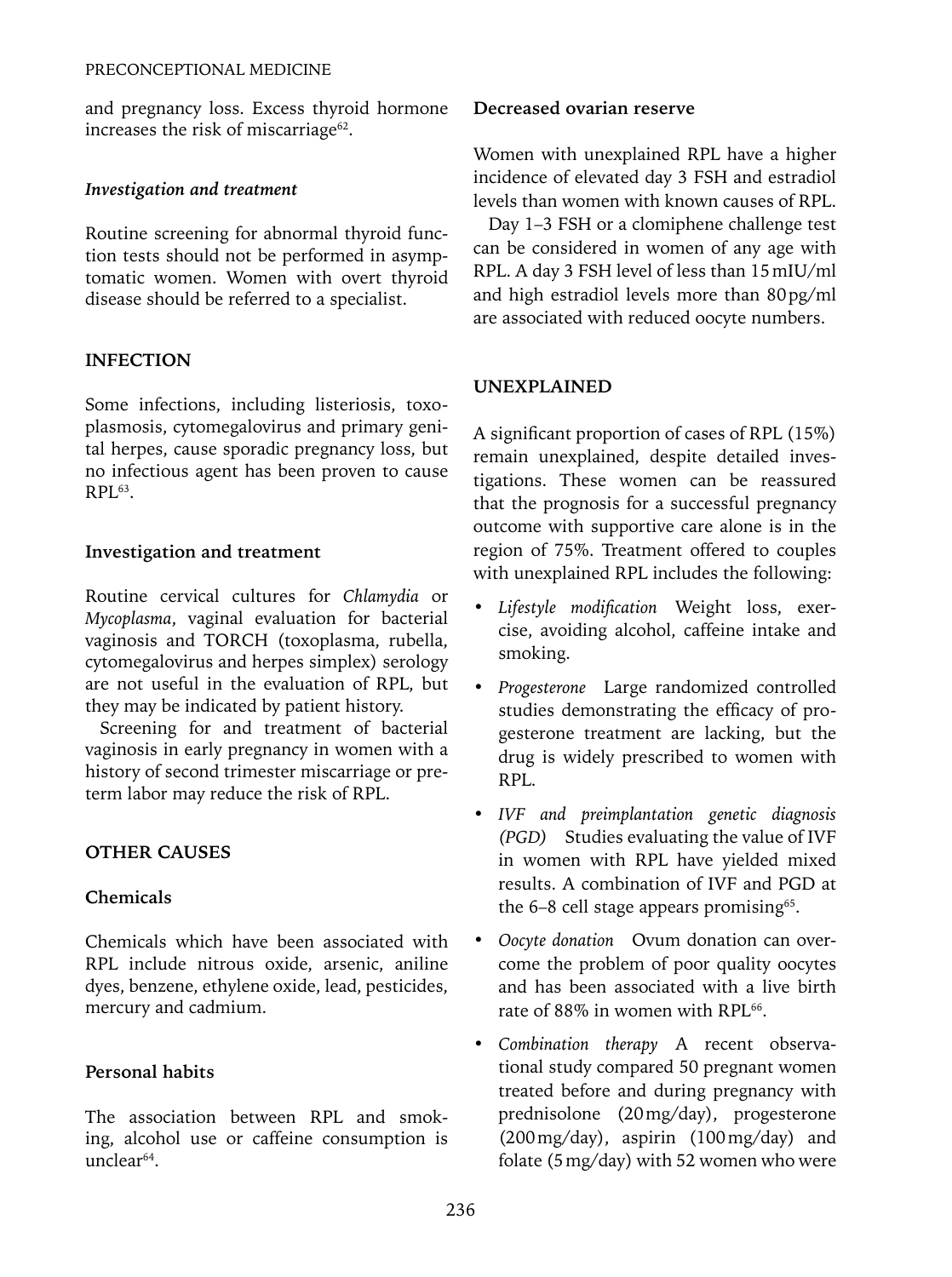not treated; the first trimester pregnancy loss rate was 19% in the treated and 63% in the untreated group. Although this difference was not statistically significant, it is clinically important and perhaps resulted from insufficient study numbers<sup>67</sup>.

• *Complementary therapies* Many acupuncturists report success in treating women with a history of RPL. Dietary supplementation with vitamin B complex, including folic acid and co-enzyme Q10 may suggest a reduction in RPL. Reflexology, a holistic therapy, attempts to relieve stress, pain and muscle tension and thus help to reduce miscarriages.

#### **BIOCHEMICAL PREGNANCY LOSS**

A biochemical or pre-clinical pregnancy loss is defined as loss of a biochemically evident pregnancy before it is identifiable on ultrasound.

Early pregnancy loss occurs in 75% of all pregnancies, out of which 15–20% are clinically recognized. However, the true rate of early pregnancy loss is close to 50%, because of the high number of chemical pregnancies that are not recognized in the 2–4 weeks after conception. In a classic study by Wilcox *et al*. in 1988<sup>68</sup>, 221 women were followed up during 707 total menstrual cycles. A total of 198 pregnancies were recorded; 43 (22%) were lost before onset of menses and another 20 (10%) were clinically recognized losses.

#### **Investigations**

No investigative studies have been conducted on the recurrent biochemical pregnancy loss.

A US study on 122 women experiencing IVF implantation failure with a negative pregnancy test and 20 women with chemical pregnancy loss evaluated aPL, ANA and elevated NK cells69. Women with chemical pregnancies had a higher frequency of aPL than women with

implantation failure associated with a negative pregnancy test. The prevalence of ANA and NK cells did not differ between the two groups. The authors concluded that the mechanisms involved in chemical pregnancies may be the result of defective angiogenesis as compared to pregnancies with a negative pregnancy test which involve implantation failure.

#### **Treatment**

As not much work has been done on the diagnosis and treatment modalities of chemical pregnancies, it is a very challenging area of reproductive medicine. A short trial of low dose prednisolone could be the way forward in the treatment of recurrent miscarriage, especially as the safety of prednisolone is well established. High quality data on management of biochemical RPL are limited and, therefore, therapeutic intervention is largely guided by the underlying cause.

#### **Conclusion**

RPL is an emotionally traumatic experience for a couple. Multidisciplinary teams expert in managing patients with RPL should coordinate evaluation and management. These should include gynecologists, geneticists, rheumatologists, hematologists, immunologists and reproductive specialists. High quality data on management of RPL are limited; therapeutic intervention is largely guided by the underlying cause of RPL. In all cases, emotional support is important in caring for these anxious couples.

#### **References**

1. Paukku M, Tulppala M, Puolakkainen M, *et al.* Lack of association between serum antibodies to Chlamydia trachomatis and a his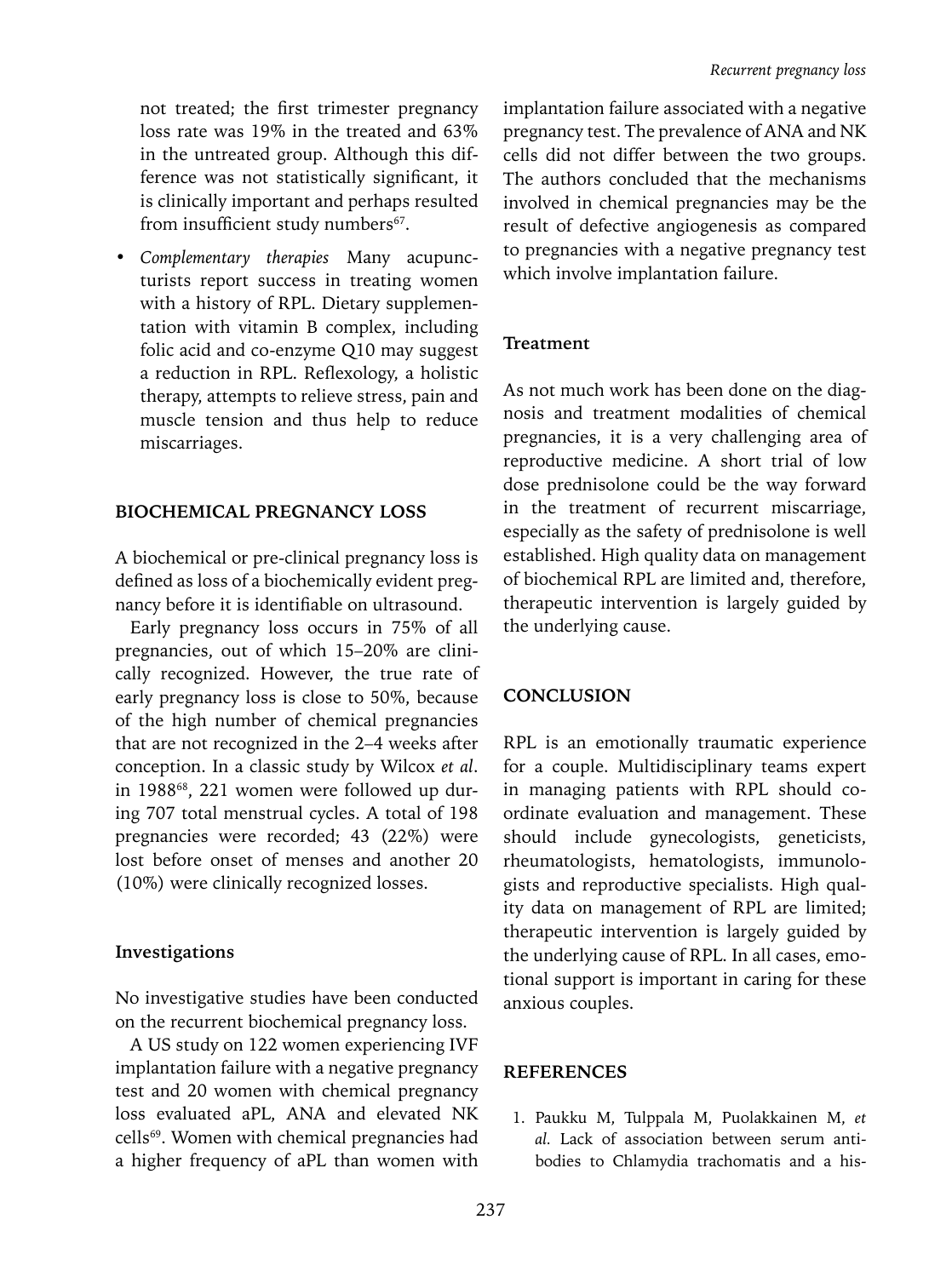tory of recurrent pregnancy loss. *Fertil Steril*  1999;72:427

- 2. Salat-Baroux J. Recurrent spontaneous abortions. *Reprod Nutr Dev* 1988;28:1555
- 3. Edmonds DK, Lindsay KS, Miller JF, *et al.* Early embryonic mortality in women. *Fertil Steril*  1982;38:447
- 4. Li TC, Tuckerman EM, Laird SM. Endometrial factors in recurrent miscarriage. *Hum Reprod Update* 2002;8:43
- 5. Hill JA. Recurrent pregnancy loss. In: Ryan KJ, Berkowitz RS, Barbieri RL, Dunaif A, eds. *Kistner's Gynaecology and Women's Health*, 7th edn. St Louis: Mosby,1999:396
- 6. Homer HA, Li TC, Cooke LD. The septate uterus: A review of management and reproductive outcome. *Fertil Steril* 2000;73:1
- 7. Proctor JA, Haney AF. Recurrent first trimester pregnancy loss is associated with uterine septum but not bicornuate uterus. *Fertil Steril*  2003;80:1212
- 8. Goldberg JM, Falcone T, Attaran M. Sonohysterographic evaluation of uterine abnormalities noted on hysterosalpingography. *Hum Reprod* 1997;12:2151–3
- 9. MRC/RCOG Working Party on Cervical Cerclage. Final report of the Medical Research Council/Royal College of Obstetricians and Gynaecologists multicentre randomised trial of cervical cerclage. *Br J Obstet Gynaecol*  1993;100:516–23
- 10. Reindollar RH. Contemporary issues for spontaneous abortion. Does recurrent abortion exist? *Obstet Gynecol Clin North Am*  2000;27:541–54
- 11. Empson M, Lassere M, Craig JC, Scott JR. Recurrent pregnancy loss with antiphospholipid antibody; a systematic review of therapeutic trials(1). *Obstet Gynecol* 2002;99:135
- 12. Glinoer D, Soto MF, Bourdoux P, *et al.* Pregnancy in patients with mild thyroid abnormalities; maternal and neonatal repercussions. *J Clin Endocrinol Metab* 1991;73:421–7
- 13. Satagnaro- Green A, Glinoer D. Thyroid autoimmunity and the risk of miscarriage. *Best Pract Res Clin Endocrinol Metab* 2004;18:167–81
- 14. Negro R, Formoso G, Mangieri T, *et al.* Levothyroxine treatment in euthyroid pregnant women with autoimmune thyroid disease: effects on

obstetrical complications. *J Clin Endocrinol Metab* 2006;91:2587

- 15. Wegmann TG. Fetal protection against abortion: is it immuno-suppression or immunostimulation? *Ann Immunol (Inst Pasteur)*  1984;135:309–12
- 16. Wegmann TG, Lin H, Guilbert L, Mosmann TR. Bidirectional cytokine interactions in the maternal–fetal relationship: is successful pregnancy a TH 2 phenomenon? *Immunol Today* 1993;14:353–6
- 17. Tangri S, Raghupathy R. Expression of cytokines in placentas of mice undergoing immunologically mediated spontaneous fetal resorptions. *Biol Reprod* 1993;49:850–6
- 18. Tangri S, Wegmann TG, Lin H, Raghupathy R. Maternal anti-placental reactivity in natural, immunologically mediated spontaneous fetal resorptions. *J Immunol* 1994;152:4903–11
- 19. Chaouat G, Menu E, Assal-Meliani A, *et al. Allopregnancy is a TH 2 like phenomenon: IL 10 can prevent CBA×DBA/2 fetal wastage and TH 2 cytokine can be induced in vivo by tau interferons*. Annecy, France: Colloque Foundation Marcel Merieux, 1994
- 20. Hill JA, Polgar K, Anderson DJ. T helper 1 type immunity to trophoblast in women with recurrent spontaneous abortion. *JAMA* 1995;273:1933–6
- 21. Rein DT, Schondorf T, Gohring UJ, *et al.* Cytokine expression in peripheral blood lymphocytes indicates a switch to T (HELPER) cells in patients with preeclampsia. *J Reprod Immunol*  2002;54:133–42
- 22. Schust DJ, Hill JA. Correlation of serum cytokine and adhesion molecule determinations with pregnancy outcome. *J Soc Gynecol Invest* 1996;3:259–61
- 23. King A, Hiby SE, Gardner L, *et al.* Recognition of trophoblast HLA class I molecules by decidual NK cell receptors – a review. *Placenta* 2000;21(Suppl A):S81–5
- 24. Raghupathy R, Maksheed M, Azizieh F, Al-Azemi MMK, Hassan NA, Bandar A. Th1 and Th2 cytokine profiles in successful pregnancy and unexplained recurrent abortions. In: Gupta SK, ed. *Reproductive Immunology 2000*. Dehli: Kluwer Academic Publisher, 2000:149–66
- 25. Kalu E, Bhaskaran S, Thum MY, *et al.* Serial estimation of Th1:Th2 cytokines profile in women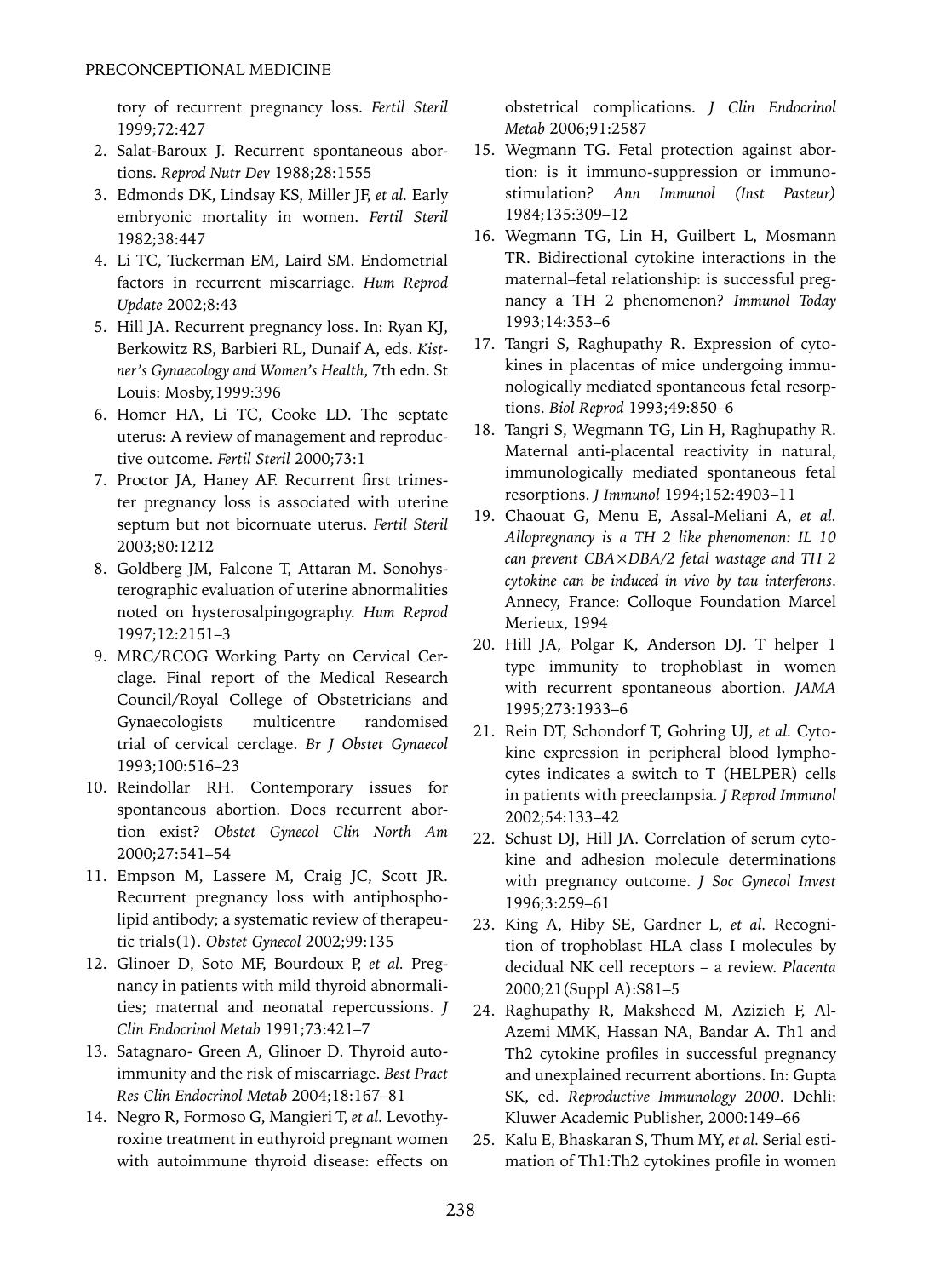undergoing in-vitro fertilization embryo transfer. *Am J Reprod Immunol* 2008;59:206–11

- 26. Loke YW, King A. Current topic: interferon and human placental development. *Placenta* 1990;11:291–9
- 27. Ashkar AA, Croy BA. Functions of uterine natural killer cells are mediated by interferon gamma production during murine pregnancy. *Semin Immunol* 2001; 3:235–41
- 28. Yeaman GR, Collins JE, Currie JK, Guyre PM, Wira CR, Fanger MW. IFN-gamma is produced by polimorphonuclear neutrophils in human uterine endometrium and by cultured peripheral blood polimorphonuclear neutrophils. *J Immunol* 1998;160:5145–53
- 29. Tong S, Marjono B, Brown DA, *et al.* Serum concentrations of macrophage inhibitory cytokine 1 (MIC 1) as a predictor of miscarriage. *Lancet* 2004;363:129–30
- 30. Sikora J, Magnucki J, Zietek J, *et al.* Homocysteine serum concentration and uterine artery color Doppler examination in cases of recurrent miscarriages with unexplained etiology. *Neurol Endocrinol Lett* 2007;28:502–6
- 31. Sikora J, Magnucki J, Zietek J, *et al.* Homocysteine, folic acid and vitamin B12 concentration in patients with recurrent miscarriages. *Neurol Endocrinol Lett* 2007;28:507–12
- 32. Orange JS, Ballas ZK. Natural killer cells in human health and disease. *Clin Immunol*  2006;118:1–10
- 33. Cooper MA, Fehniger TA, Turner SC, *et al.*  Human natural killer cells: a unique innate immunoregulatory role for the CD56(bright) subset. *Blood* 2001;97:3146–51
- 34. Quenby S, Nik H, Innes B, *et al.* Uterine natural killer cells and angiogenesis in recurrent reproductive failure. *Hum Reprod* 2009;24:45–54
- 35. Quenby S, Kalumbi C, Bates M, Farquharson RG, Vince G. Prednisolone reduces preconceptual endometrial natural killer cells in women with recurrent miscarriage. *Fertil Steril*  2005;84:980–4
- 36. Ntrivalas EI, Bowser CR, Kwak-Kim J, Beaman KD, Gilman-Sachs A. Expression of killer immunoglobulin-like receptors on peripheral blood NK cell subsets of women with recurrent spontaneous abortions or implantation failures. *Am J Reprod Immunol* 2005;53:215–21
- 37. Coulam CB, Roussev RG. Correlation of NK cell activation and inhibition markers with NK cytotoxicity among women experiencing immunologic implantation failure after in vitro fertilization and embryo transfer. *J Assist Reprod Genet* 2003;20:58–62
- 38. Aoki K, Kajiura S, Matsumoto Y, *et al.* Preconceptional natural-killer-cell activity as a predictor of miscarriage. *Lancet* 1995;345:1340–2
- 39. Thum MY, Bhaskaran S, Abdalla HI, *et al.* An increase in the absolute count of CD56dimCD16+ CD69+ NK cells in the peripheral blood is associated with a poorer IVF treatment and pregnancy outcome. *Hum Reprod* 2004;19:2395–400
- 40. Fukui A, Fujii S, Yamaguchi E, Kimura H, Sato S, Saito Y. Natural killer cell subpopulations and cytotoxicity for infertile patients undergoing in vitro fertilisation. *Am J Reprod Immunol*  1999;41:413–22
- 41. Emmer PM, Nelen WL, Steegers EA, Hendriks JC, Veerhoek M, Joosten I. Peripheral natural killer cytotoxicity and CD56(pos)CD16(pos) cells increase during early pregnancy in women with a history of recurrent spontaneous abortion. *Hum Reprod* 2000;15:1163–9
- 42. Souza SS, Ferriani RA, Santos CM, Voltarelli JC. Immunological evaluation of patients with recurrent abortion. *J Reprod Immunol*  2002;56:111–21
- 43. Perricone R, Di Muzio G, Perricone C, *et al*. Fontana L, De Carolis C. High levels of peripheral blood NK cells in women suffering from recurrent spontaneous abortion are reverted from high-dose intravenous immunoglobulins. *Am J Reprod Immunol* 2006;55:232–9
- 44. Xu B, Makris A, Thornton C, Hennessy A. Glucocorticoids inhibit placental cytokines from cultured normal and preeclamptic placental explants. *Placenta* 2005;26:654–60
- 45. Ruiz JE, Kwak JY, Baum L, *et al.* Effect of intravenous immunoglobulin G on natural killer cell cytotoxicity in vitro in women with recurrent spontaneous abortion. *J Reprod Immunol*  1996;31:125–41
- 46. Quack KC, Vassiliadou N, Pudney J, Anderson DJ, Hill JA. Leukocyte activation in the decidua of chromosomally normal and abnormal fetuses from women with recurrent abortion. *Hum Reprod* 2001;16:949–55